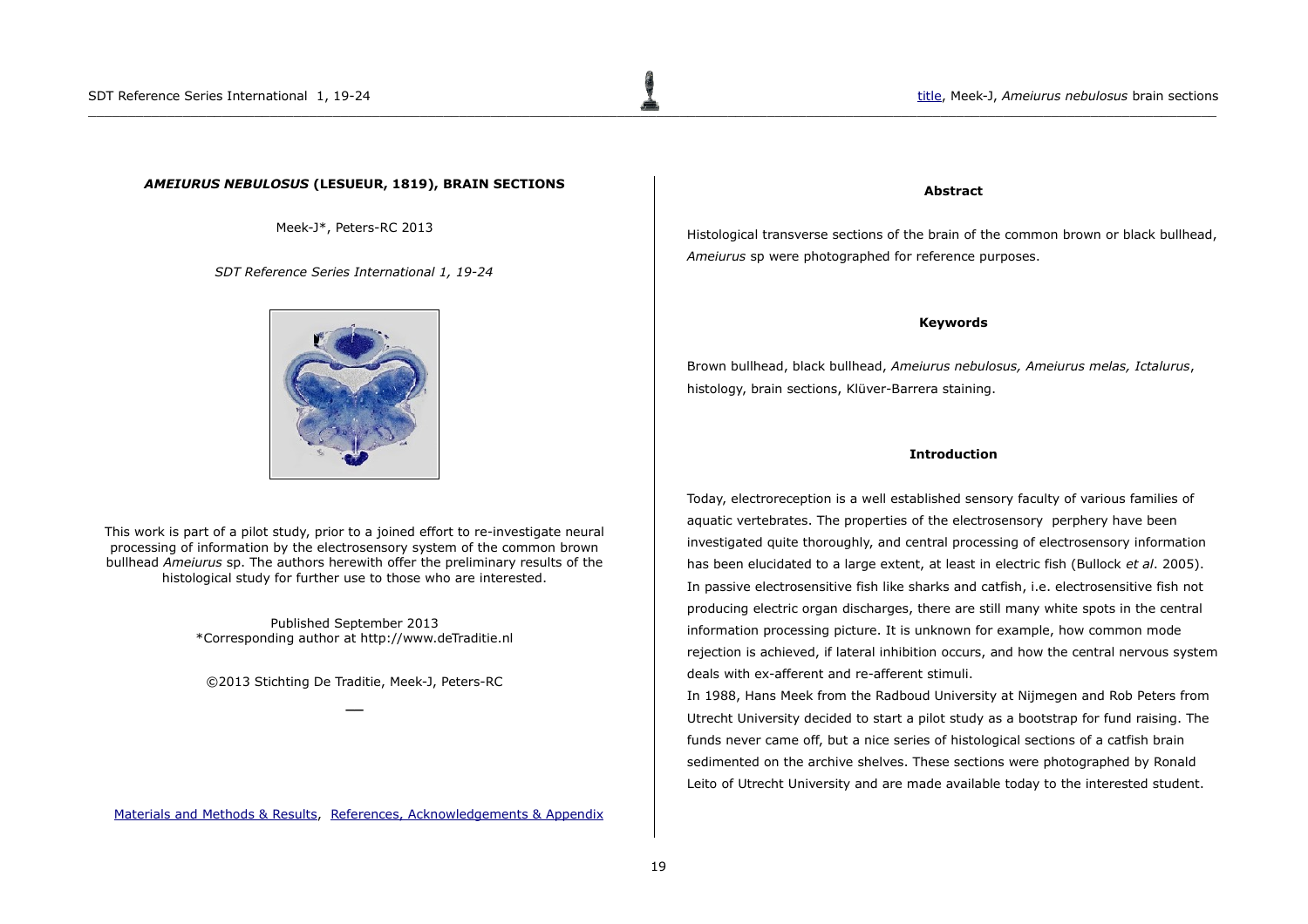#### <span id="page-1-1"></span>**Materials and Methods**

A single specimen of the brown bullhead[1](#page-1-2) *Ameiurus* sp. was anesthetized with a solution of MS222, pre-perfused wit h 0.9% NaCl, and fixated with Bouin Hollande, after-fixated 2 hours, transferred to paraffin, stained with Klüver-Barrera, and embedded (c.f. Meek *et al.,*1989). Perfusion took place on 22 April 1988. The sections were 15 µm thick. Every tenth section was selected and mounted for photography. The overall length of the sectioned brain amounted to 9 mm. At its broadest part, the brain was 4.5 mm thick (cf. Atema 1969, figs II-10, II-11, II-15). For visual inspection and photography a Zeiss Axioskop was used, provided with a Nikon DXN 1200 camera and Nikon ACT-1 software. The objective lenses were Zeiss Ph1 Plan Neofluar 10x/0,30 and 20x/0,50, (most likely) the same as used in earlier work (Peters et al., 2008). The photographs were made by Ronald Leito of the Photography section of the Department of Biology at Utrecht University.

## **Results**

Photographs – thumbnails - of every tenth section of the catfish brain are presented in fig 1. The scale marker is 4.5 mm. The series of sections begins with the most rostral section (Fig. 1-1) and ends with the most caudal one (Fig. 1-61).

#### <span id="page-1-0"></span>**References**

- Atema-J 1969. The chemical senses in feeding and social behavior of the catfish, *Ictalurus natalis*. Dissertation, University of Michigan.
- Bullock-TH, Hopkins-CD, Popper-AN, Fay-RR (Eds) 2005. Electroreception. Springer handbook of auditory research 21. pp. 472. Berlin, Heidelberg, New York: Springer-Verlag
- Meek-J, Joosten-HWJ, Steinbusch-HWM 1989. Distribution of dopamine immunoreactivity in the brain of the mormyrid teleost *Gnathonemus petersii*. J. Comp. Neurol. 281(3), 362-383.
- Peters-RC, Bretschneider-F, Eeuwes-LBM 2008. Open lumina of microampullary electroreceptor organs in the transparent catfish, *Kryptopterus bicirrhis* s (Valenciennes 1840), contain 50 mM potassium: why? Animal Biol. 58(3), 313-319.

#### **Acknowledgements**

The authors gratefully ackowledge the help of Ronald Leito. The fish was provided by Utrecht University, Department of Neuro-ethology. Histology was performed at the laboratory of the Radboud University at Nijmegen.

#### **Appendix**

Three sets of photographs are available on CD-ROM in formats JPG 256  $\times$  256 px, JPG 2008  $\times$  2008 px, and TIFF 2008  $\times$  2008 px for further analysis. Please contact Dr J. Meek through *Stichting De Traditie* for more information about copyright and co-authorship.

<span id="page-1-2"></span>The fish kept in stock were bought from fish farmers as Amejurus nebulosus. There might have been also some specimens of Ameiuirus melas, which are very much alike, and with which they interbreed. In this stage of the project no strict species determination was performed.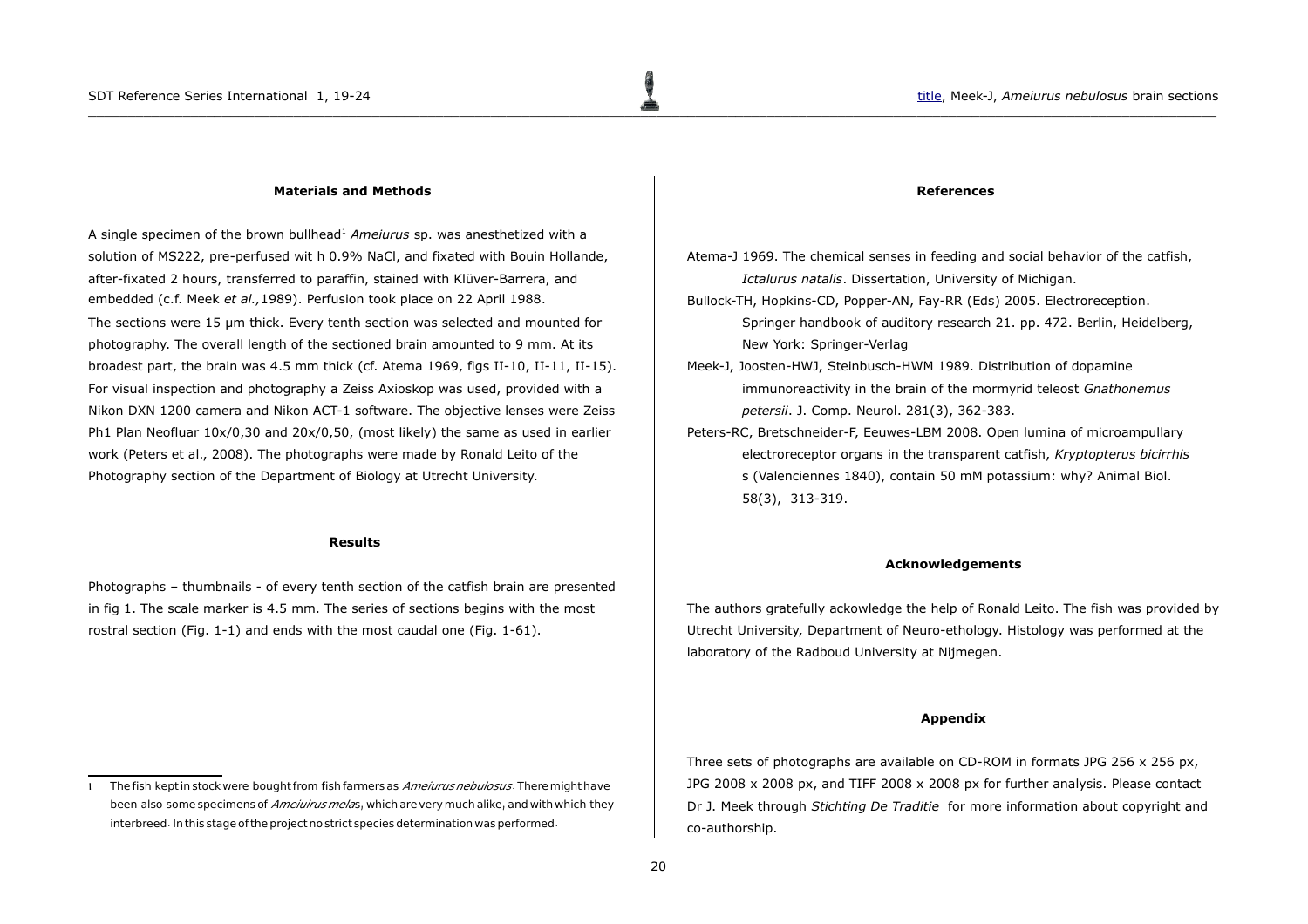





*Fig 1 (10-18).*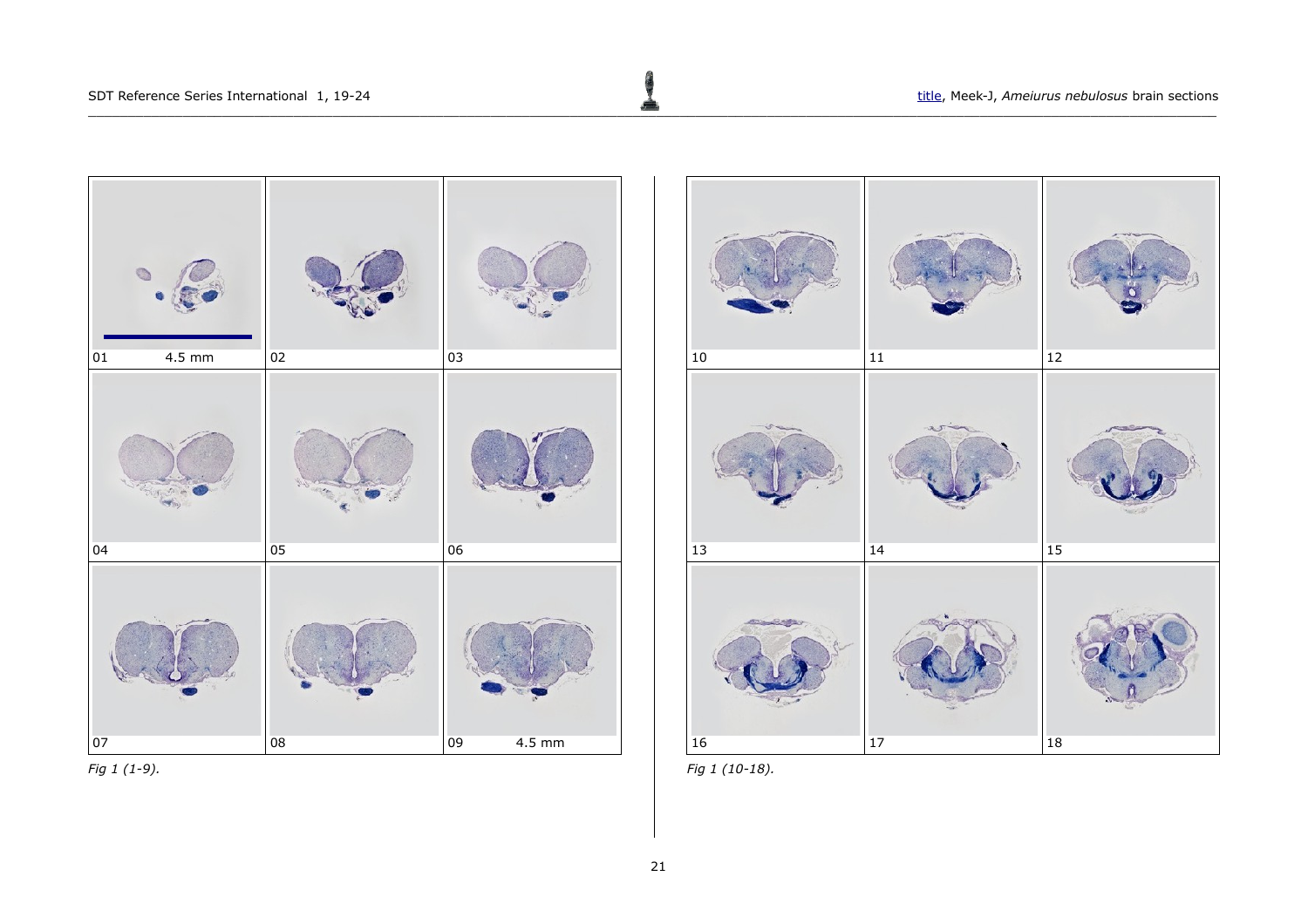

*Fig. 1 (19-27)*



*Fig. 1 (28-36)*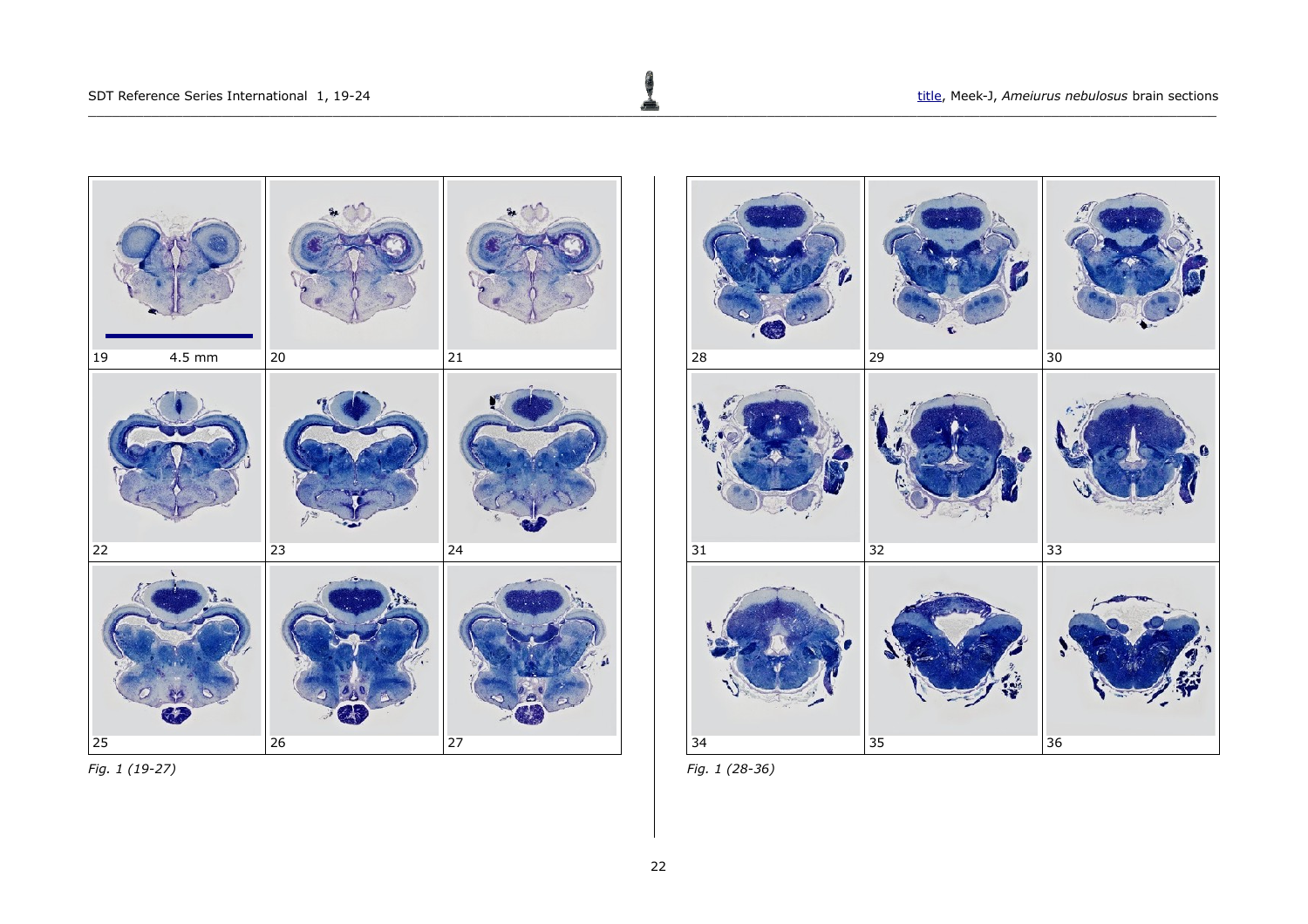